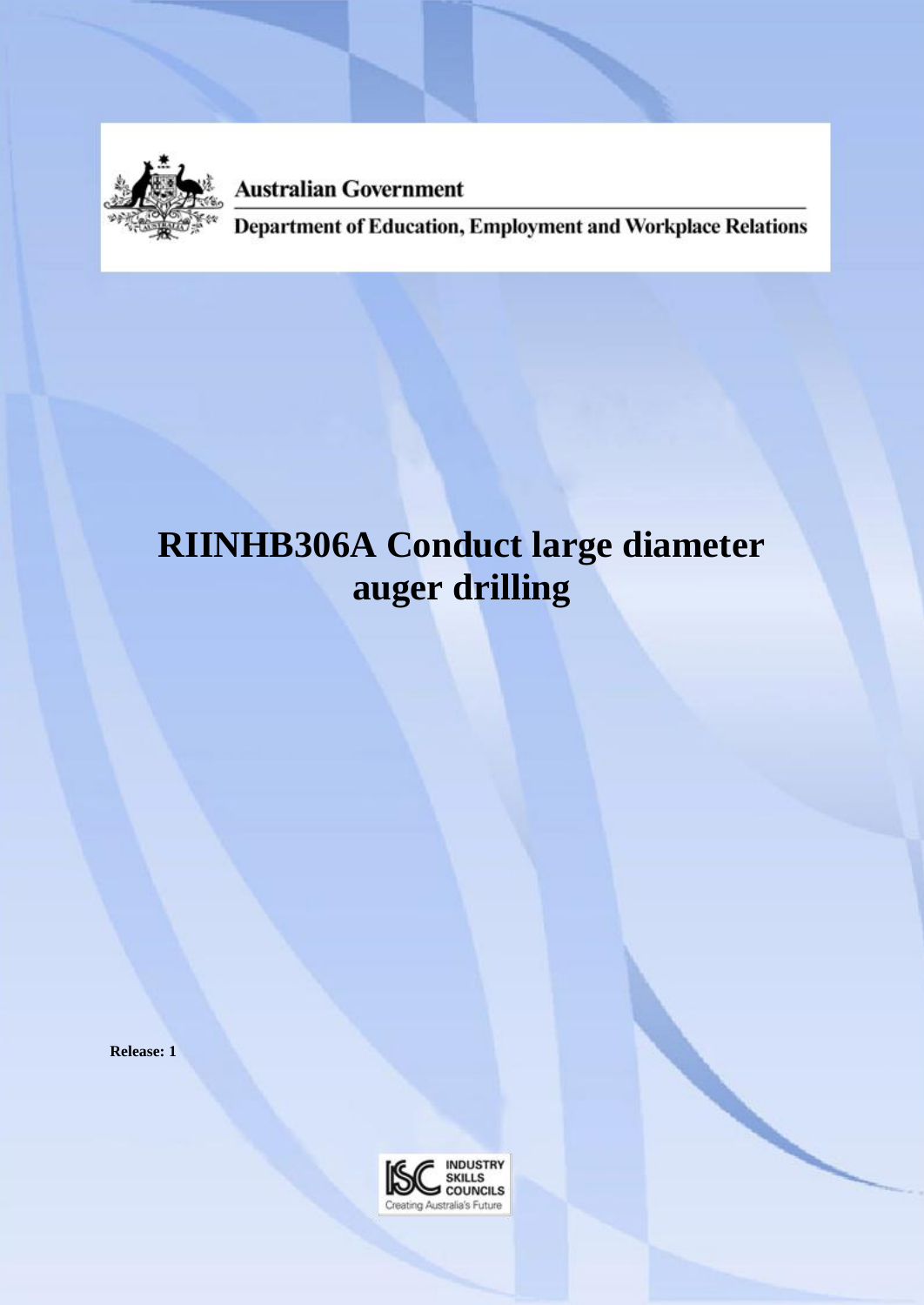#### **RIINHB306A Conduct large diameter auger drilling**

#### **Modification History**

Not applicable.

#### **Unit Descriptor**

This unit covers the conducting of large diameter auger drilling in civil construction and drilling industries. It includes planning and preparing for drilling, operating the drill, maintaining equipment, and responding to problems.

### **Application of the Unit**

Large flight augers include short-flight and bucket augers and are used for foundation construction drilling. This unit is appropriate for those working in a operational roles, at worksites within:

- Civil construction
- Drilling

#### **Licensing/Regulatory Information**

Refer to Unit Descriptor.

### **Pre-Requisites**

Not applicable.

#### **Employability Skills Information**

This unit contains employability skills.

#### **Elements and Performance Criteria Pre-Content**

| Elements describe the<br>essential outcomes of a<br>unit of competency. | Performance criteria describe the performance needed to<br>demonstrate achievement of the element. Where bold<br>italicised text is used, further information is detailed in the<br>required skills and knowledge section and the range<br>statement. Assessment of performance is to be consistent<br>with the evidence guide. |
|-------------------------------------------------------------------------|---------------------------------------------------------------------------------------------------------------------------------------------------------------------------------------------------------------------------------------------------------------------------------------------------------------------------------|
|                                                                         |                                                                                                                                                                                                                                                                                                                                 |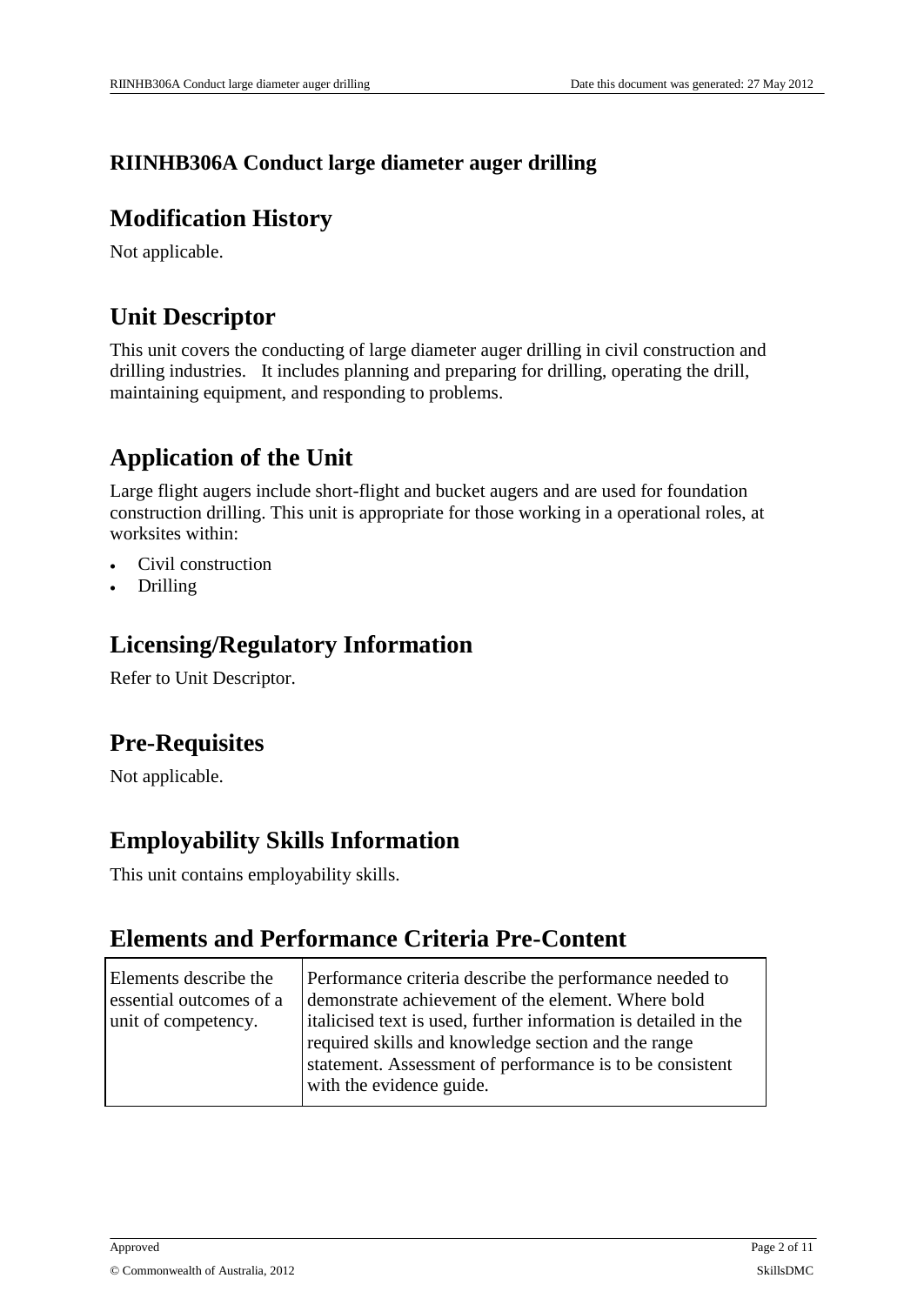# **Elements and Performance Criteria**

| <b>ELEMENT</b>                                                            | PERFORMANCE CRITERIA                                                                                                                                                                                                                                                                                                                                                                                                                        |
|---------------------------------------------------------------------------|---------------------------------------------------------------------------------------------------------------------------------------------------------------------------------------------------------------------------------------------------------------------------------------------------------------------------------------------------------------------------------------------------------------------------------------------|
| 1. Plan and prepare for<br>conducting of large diameter<br>auger drilling | 1.1. Access, interpret and apply <i>compliance</i><br><i>documentation</i> relevant to the work activity<br>1.2. Obtain, confirm and apply work<br><i>instructions</i> for the allocated task<br>1.3. Identify, manage and report all potential<br>hazards<br>1.4. Resolve coordination requirements with<br>others at the site prior to commencing and<br>during work activities<br>1.5. Induct site visitors as required by<br>procedures |
| 2. Operate large diameter auger<br>drill                                  | 2.1. Collar borehole, start hole, maintain hole<br>alignment, take corrective action for<br>deflections                                                                                                                                                                                                                                                                                                                                     |
|                                                                           | 2.2. Make up appropriate drill string                                                                                                                                                                                                                                                                                                                                                                                                       |
|                                                                           | 2.3. Handle additional drill stems, inserting<br>them in the drill string                                                                                                                                                                                                                                                                                                                                                                   |
|                                                                           | 2.4. Use appropriate gears, rotation, feed and<br>holdback so that flights or bucket are<br>substantially full for the soil being drilled at<br>any given depth                                                                                                                                                                                                                                                                             |
|                                                                           | 2.5. Interpret drilling factors to determine<br>conditions at the bit                                                                                                                                                                                                                                                                                                                                                                       |
|                                                                           | 2.6. Make and break auger string and drive<br>head connections safely                                                                                                                                                                                                                                                                                                                                                                       |
|                                                                           | 2.7. Maintain a clear hole and a clear bottom<br>and deploy tools for cleaning hole bottom at<br>completed depth                                                                                                                                                                                                                                                                                                                            |
|                                                                           | 2.8. Interpret or calculate actual depth at any<br>point during drilling, interpret depth of<br>strata changes and identify fill depth in any<br>bore                                                                                                                                                                                                                                                                                       |
|                                                                           | 2.9. Select appropriate strategies for recovery of<br>dropped augers                                                                                                                                                                                                                                                                                                                                                                        |
|                                                                           | 2.10.<br>Recover drill string using winch<br>and/or head/kelly                                                                                                                                                                                                                                                                                                                                                                              |
|                                                                           | 2.11.<br>Insert surface casing and deepen<br>hole using smaller diameter auger or<br>bucket, if required                                                                                                                                                                                                                                                                                                                                    |
|                                                                           | 2.12.<br>Disassemble drill string and change                                                                                                                                                                                                                                                                                                                                                                                                |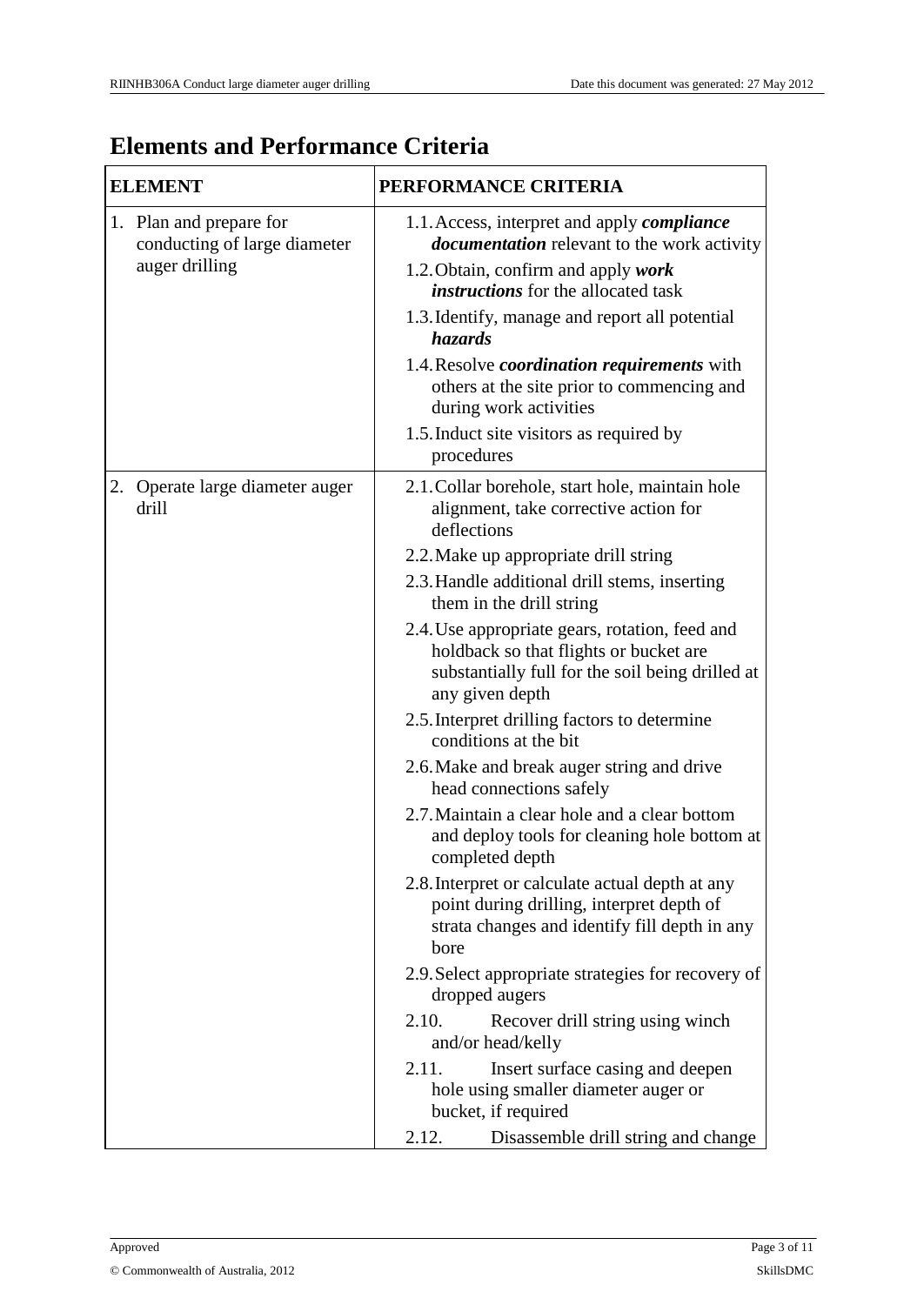|                        | augers and bit components                                                                                                                   |
|------------------------|---------------------------------------------------------------------------------------------------------------------------------------------|
|                        | 2.13. Select bits for formation being<br>drilled                                                                                            |
|                        | Select appropriate augering method<br>2.14.<br>for situation                                                                                |
|                        | 2.15.<br>Maintain spoil removal from hole<br>collar with appropriate safety protocols                                                       |
|                        | Cover and secure bores to ensure<br>2.16.<br>safety of others and crew                                                                      |
|                        | 2.17.<br>Communicate effectively with<br>crew, clients and management                                                                       |
|                        | 2.18. Prepare and submit paperwork for<br>daily activities                                                                                  |
|                        | 2.19.<br>Ensure appropriate <i>personal</i><br><i>protective equipment</i> and work clothing for<br>the task is worn                        |
|                        | Constantly maintain safe working<br>2.20.<br>conditions                                                                                     |
|                        | Select and use water and drilling<br>2.21.<br><i>fluids</i> as appropriate                                                                  |
|                        | 2.22.<br>Bell foundation piles, if required                                                                                                 |
|                        | Clean pile bases and insert<br>2.23.<br>reinforcement cages, if required                                                                    |
|                        | 2.24.<br>Deploy bucket augers through<br>surface casing and when drilling under<br>bentonite muds                                           |
|                        | Use spin off and side casting of<br>2.25.<br>spoil as appropriate                                                                           |
|                        | 2.26.<br>Record daily hole depths and<br>progress                                                                                           |
| 3. Maintain equipment  | 3.1. Monitor external wear in drill string, rotate<br>string elements to ensure even wear                                                   |
|                        | 3.2. Interchange drill bits and/or drill bit<br>elements to maintain free cutting ability                                                   |
|                        | 3.3. Check all string and equipment elements<br>for wear and proper function                                                                |
|                        | 3.4. Replace worn elements in string, bits and<br>equipment and recycle 'out of specification'<br><i>equipment</i> for repair or redundancy |
|                        | 3.5. Apply lubrication as appropriate                                                                                                       |
|                        | 3.6. Maintain good housekeeping on site and<br>for equipment in storage                                                                     |
| 4. Respond to problems | 4.1. Identify possible <i>operational problems</i> in                                                                                       |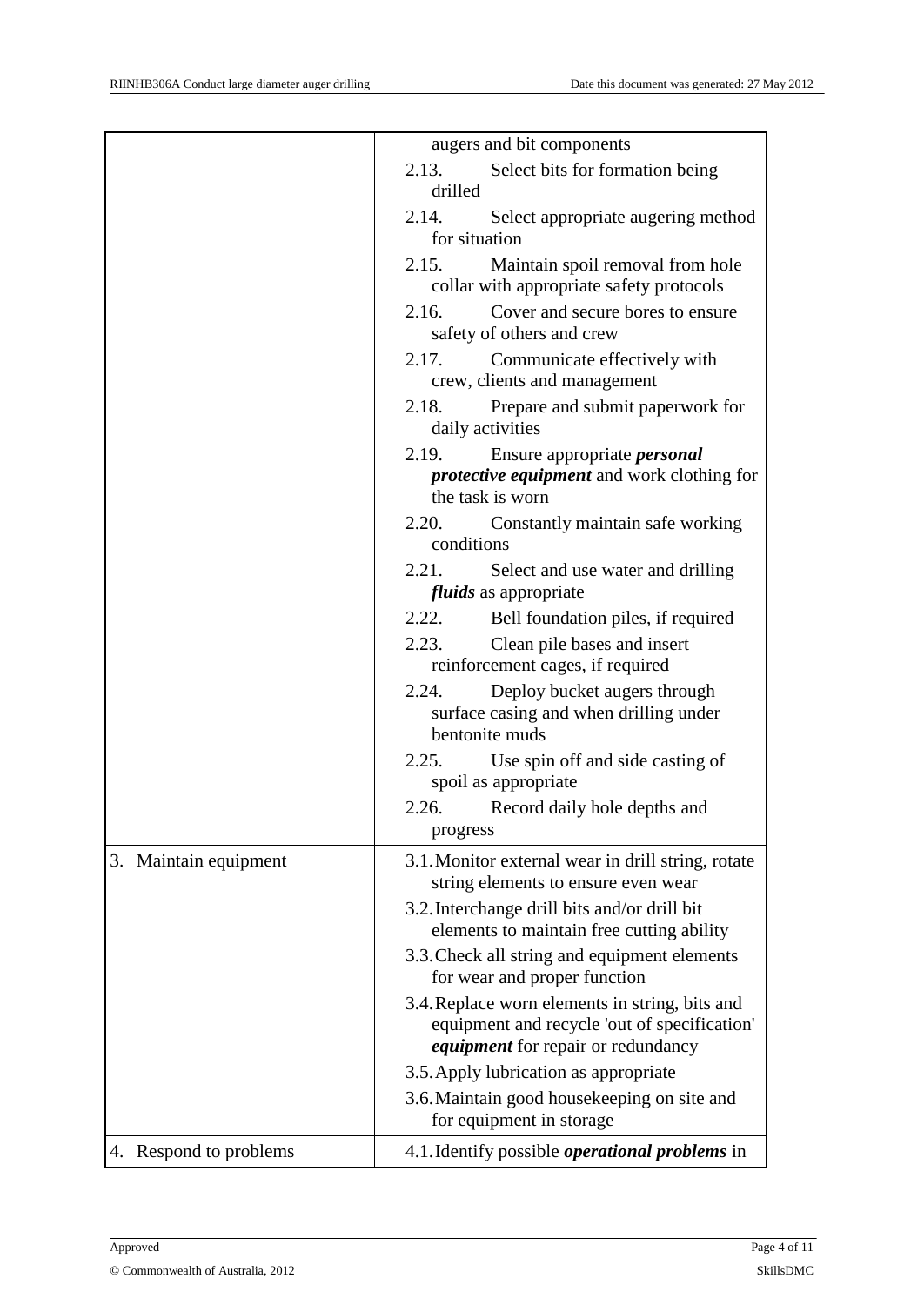| equipment or process                                                             |
|----------------------------------------------------------------------------------|
| 4.2. Identify symptoms of problems needing<br>remedial action                    |
| 4.3. Determine possible fault causes                                             |
| 4.4. Rectify problem using appropriate solution<br>within area of responsibility |
| 4.5. Follow through items initiated until final<br>resolution has occurred       |
| 4.6. Report problems outside area of<br>responsibility to designated person      |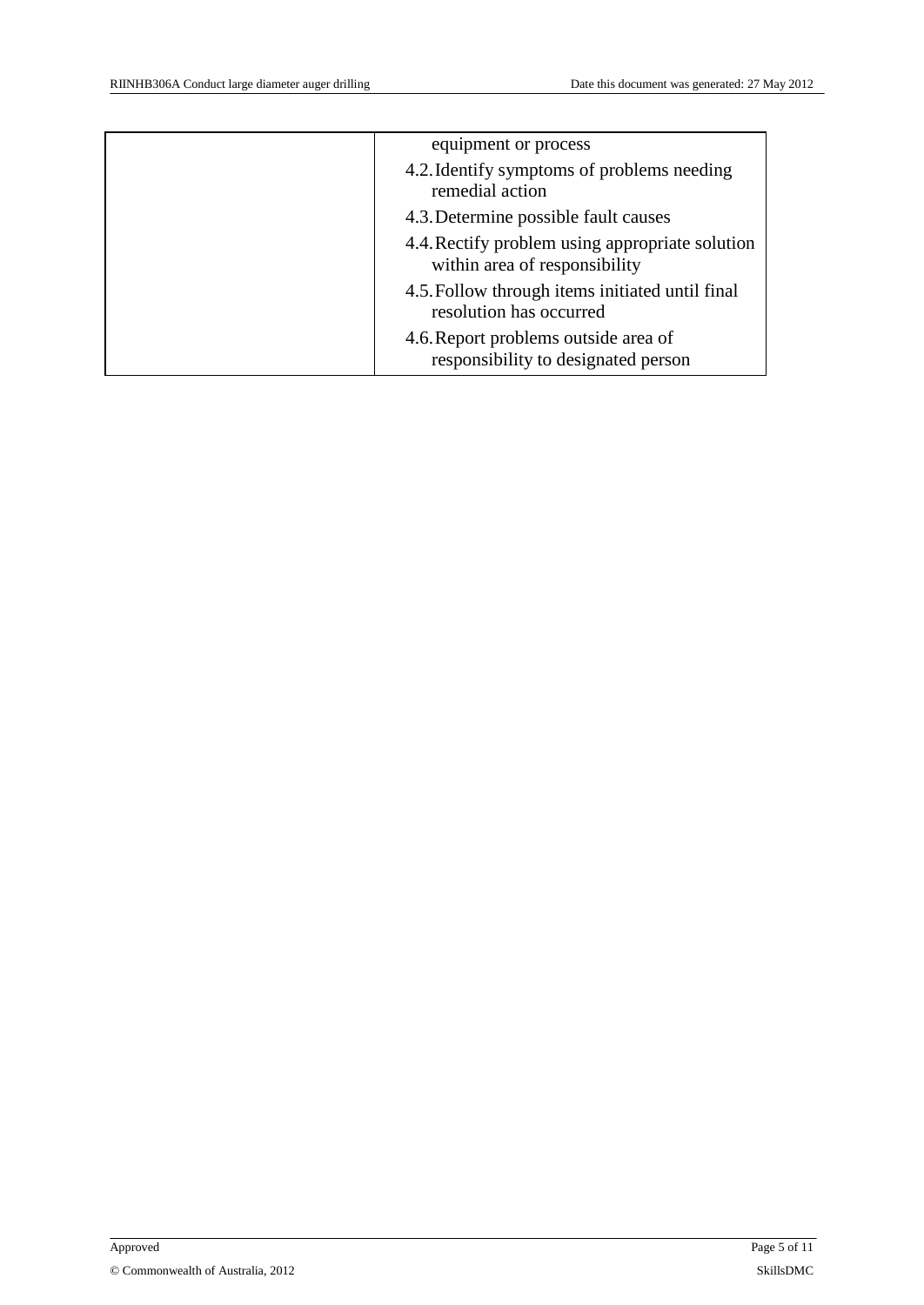# **Required Skills and Knowledge**

This section describes the skills and knowledge required for this unit.

#### **Required skills**

Specific skills are required to achieve the performance criteria in this unit, particularly for the application in the various circumstances in which this unit may be applied. This includes the ability to carry out the following as required to conduct large diameter auger drilling:

- apply legislative, organisation and site requirements and procedures for the conducting of large diameter auger drilling
- apply occupational health and safety requirements and procedures
- apply techniques for rig carrier to positioning and movement between holes, and reaching several holes from the one set up position where turntable or boom deployment of rotary head is used
- apply rig stabilisation and levelling techniques
- identify components for various auger techniques and sizes
- apply equipment assembly, inspection and servicing procedures
- apply rig operating functions and controls with safety
- apply water levels recording procedures
- apply grout mixing techniques and placement application methods
- apply mechanical and manual handling safety requirements and procedures
- apply metric and imperial units conversion
- apply mathematical calculations using addition, subtraction, multiplication and division
- use a calculator to calculate hole volume

#### **Required knowledge**

Specific knowledge is required to achieve the Performance Criteria of this unit, particularly its application in a variety of circumstances in which the unit may be used. This includes knowledge of the following, as required to conduct large diameter auger drilling:

- occupational health and safety responsibilities
- environmental protection measures and aspects
- basic geological formations expected and their properties
- equipment and spares identification and characteristics
- technical capabilities, system limitations, gauge readings and their interpretation
- site hazards identification, assessment and control measures requirements and procedures
- operational maintenance procedures for rig and equipment including pre-start checks
- use of diagrams, plans and instructions for positioning, recording work or progress
- use of tape measures and devices for assessing depth drilled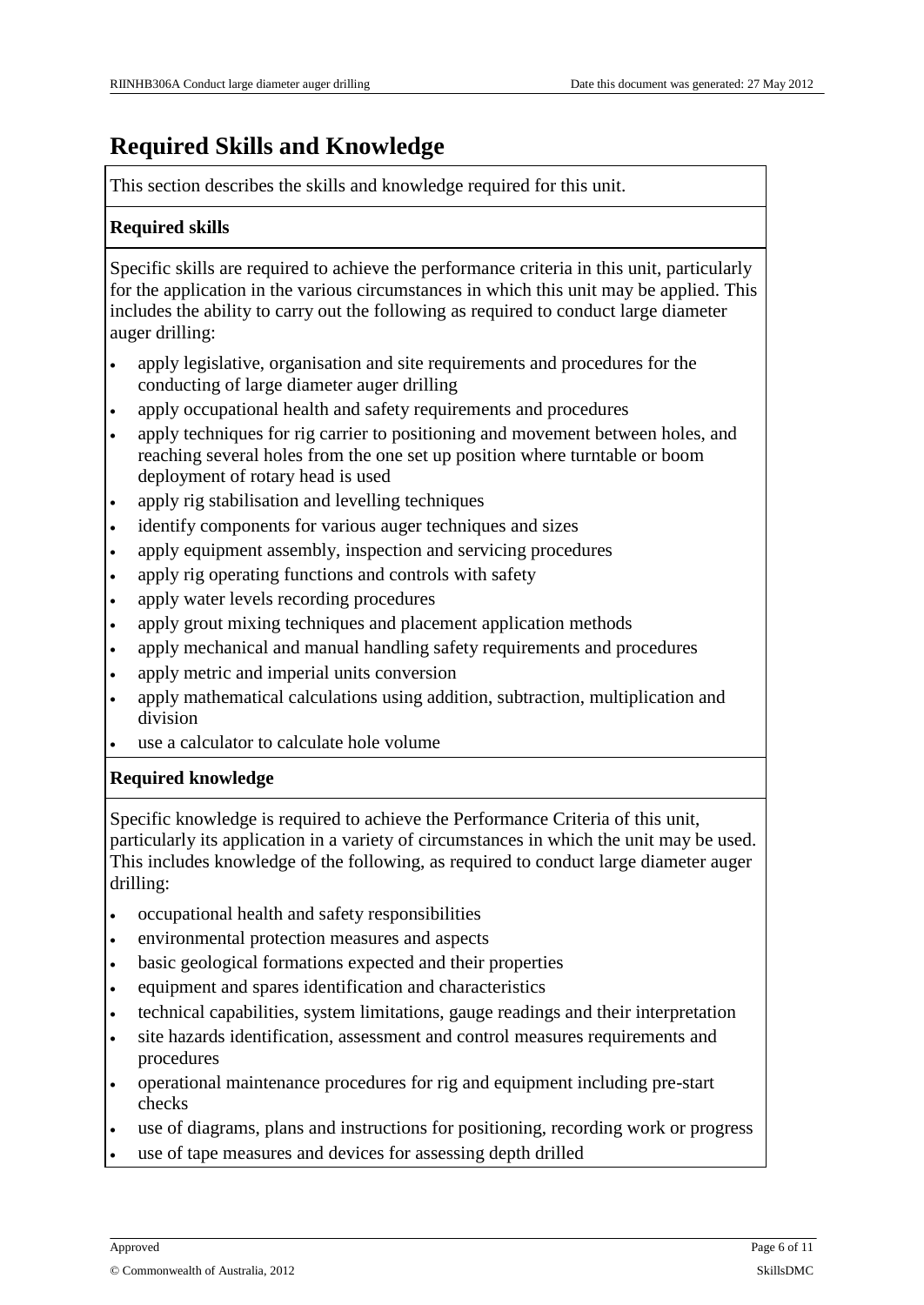use of water, mud and foam injection for jet auger drilling and/or screw pipe drilling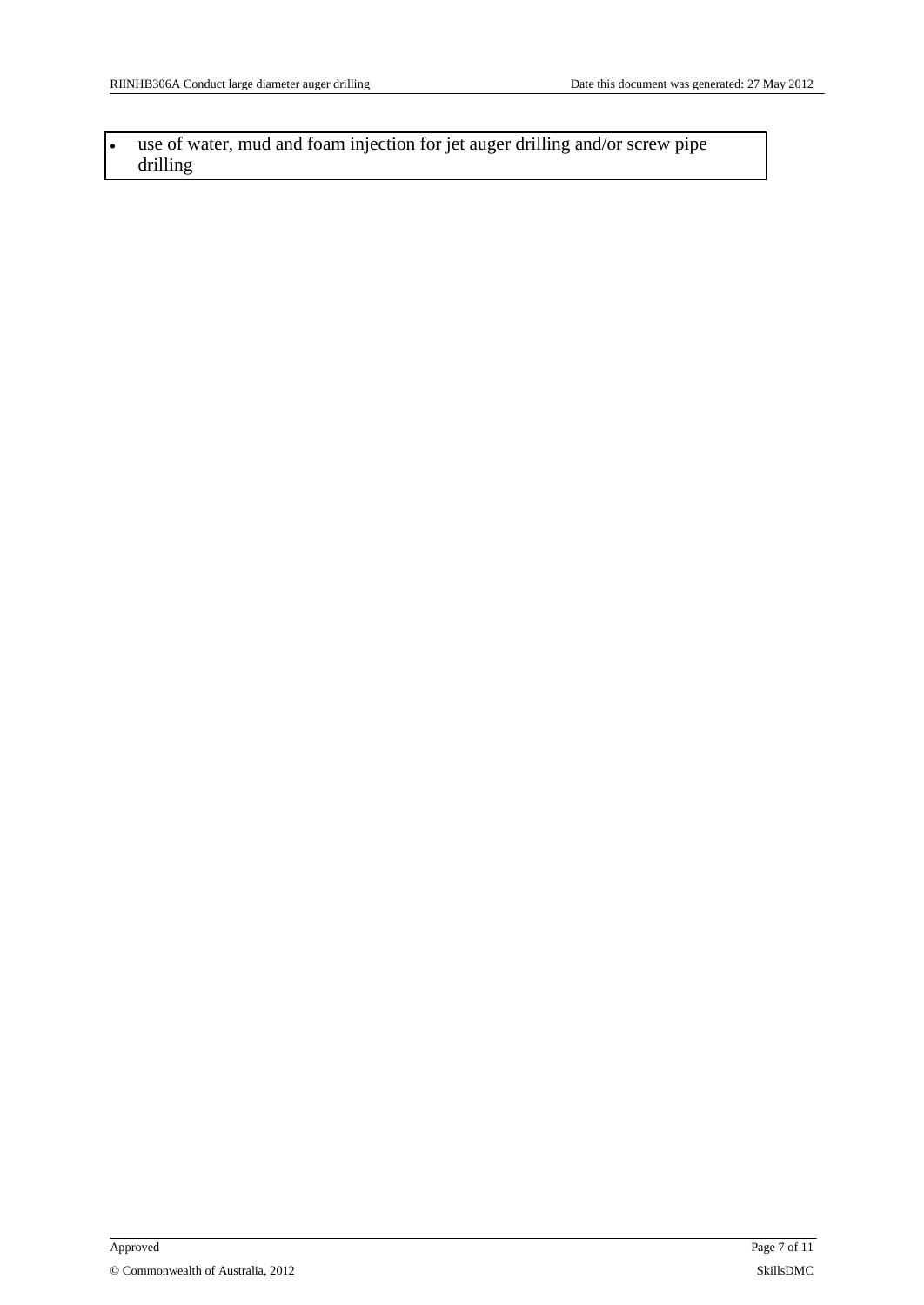# **Evidence Guide**

The evidence guide provides advice on assessment and must be read in conjunction with the performance criteria, required skills and knowledge, range statement and the Assessment Guidelines for the Training Package.

| <b>Overview of assessment</b>                                                                                |                                                                                                                                                                                                                                                                                                                                                                                                                                                                                                                                                                                                  |
|--------------------------------------------------------------------------------------------------------------|--------------------------------------------------------------------------------------------------------------------------------------------------------------------------------------------------------------------------------------------------------------------------------------------------------------------------------------------------------------------------------------------------------------------------------------------------------------------------------------------------------------------------------------------------------------------------------------------------|
| <b>Critical aspects for assessment</b><br>and evidence required to<br>demonstrate competency in this<br>unit | The evidence required to demonstrate competency<br>in this unit must be relevant to worksite operations<br>and satisfy all of the requirements of the<br>performance criteria, required skills and<br>knowledge and the range statement of this unit and<br>include evidence of the following:                                                                                                                                                                                                                                                                                                   |
|                                                                                                              | knowledge of the requirements, procedures and<br>$\bullet$<br>instructions for conducting of large diameter<br>auger drilling                                                                                                                                                                                                                                                                                                                                                                                                                                                                    |
|                                                                                                              | implementation of requirements, procedures<br>$\bullet$<br>and techniques for the safe, effective and<br>efficient completion of large diameter auger<br>drilling tasks                                                                                                                                                                                                                                                                                                                                                                                                                          |
|                                                                                                              | working with others to undertake and complete<br>$\bullet$<br>the large diameter auger drilling tasks that<br>meets all of the required outcomes                                                                                                                                                                                                                                                                                                                                                                                                                                                 |
|                                                                                                              | consistent timely completion of large diameter<br>$\bullet$<br>auger drilling that safely, effectively and<br>efficiently meets the required outcomes                                                                                                                                                                                                                                                                                                                                                                                                                                            |
| <b>Context of and specific</b><br>resources for assessment                                                   | This unit must be assessed in the context of the<br>$\bullet$<br>work environment. Where personal safety or<br>environmental damage are limiting factors,<br>assessment may occur in a simulated<br>environment provided it is realistic and<br>sufficiently rigorous to cover all aspects of<br>workplace performance, including task skills,<br>task management skills, contingency<br>management skills and job role environment<br>skills.<br>The assessment environment should not<br>$\bullet$<br>disadvantage the participant. For example,<br>language, literacy and numeracy demands of |
|                                                                                                              | assessment should not be greater than those<br>required on the job.                                                                                                                                                                                                                                                                                                                                                                                                                                                                                                                              |
|                                                                                                              | Customisation of assessment and delivery<br>$\bullet$<br>environment to sensitively accommodate<br>cultural diversity.                                                                                                                                                                                                                                                                                                                                                                                                                                                                           |
|                                                                                                              | Aboriginal people and other people from a non<br>$\bullet$<br>English speaking background may have second                                                                                                                                                                                                                                                                                                                                                                                                                                                                                        |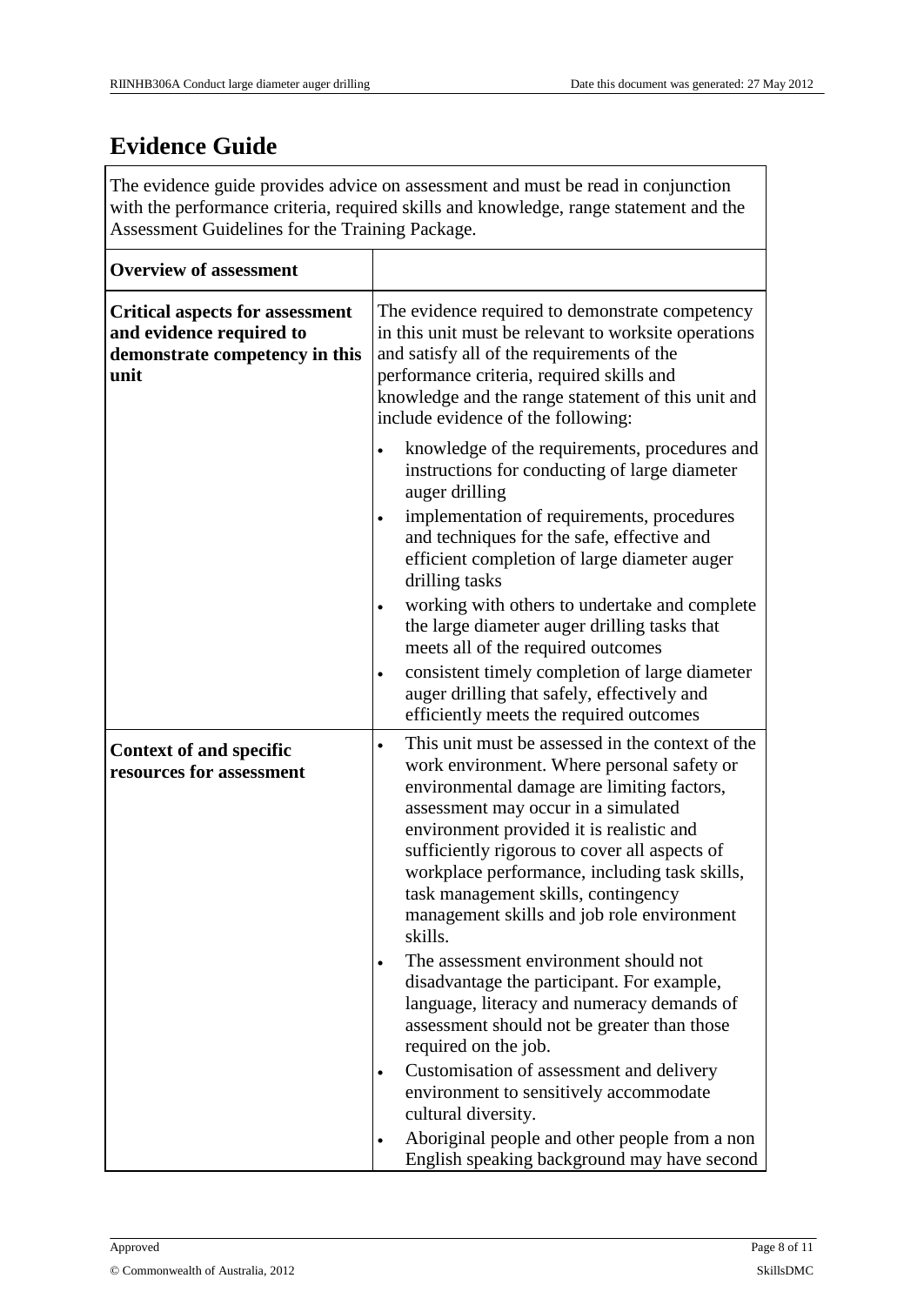|                                               | language issues.<br>Assessment of this competency requires typical<br>$\bullet$<br>resources normally used in the work<br>environment. Selection and use of resources for<br>particular worksites may differ due to site<br>circumstances.<br>Where applicable, physical resources should<br>include equipment modified for people with<br>disabilities.<br>Access must be provided to appropriate<br>learning and/or assessment support when |
|-----------------------------------------------|-----------------------------------------------------------------------------------------------------------------------------------------------------------------------------------------------------------------------------------------------------------------------------------------------------------------------------------------------------------------------------------------------------------------------------------------------|
|                                               | required.                                                                                                                                                                                                                                                                                                                                                                                                                                     |
| <b>Method of assessment</b>                   | This unit may be assessed in a holistic way with<br>other units of competency. The assessment strategy<br>for this unit must verify required knowledge and<br>skill and practical application using more than one<br>of the following assessment methods:                                                                                                                                                                                     |
|                                               | written and/or oral assessment of the<br>candidate's required knowledge<br>observed, documented and/or first hand<br>$\bullet$                                                                                                                                                                                                                                                                                                                |
|                                               | testimonial evidence of the candidate's:                                                                                                                                                                                                                                                                                                                                                                                                      |
|                                               | implementation of appropriate requirement,<br>procedures and techniques for the safe,<br>effective and efficient achievement of<br>required outcomes                                                                                                                                                                                                                                                                                          |
|                                               | consistently achieving the required<br>outcomes                                                                                                                                                                                                                                                                                                                                                                                               |
|                                               | first hand testimonial evidence of the<br>candidate's:                                                                                                                                                                                                                                                                                                                                                                                        |
|                                               | working with others to undertake and<br>complete large diameter auger drilling tasks                                                                                                                                                                                                                                                                                                                                                          |
| <b>Guidance information for</b><br>assessment | Consult the SkillsDMC User Guide for further<br>information on assessment including access and<br>equity issues.                                                                                                                                                                                                                                                                                                                              |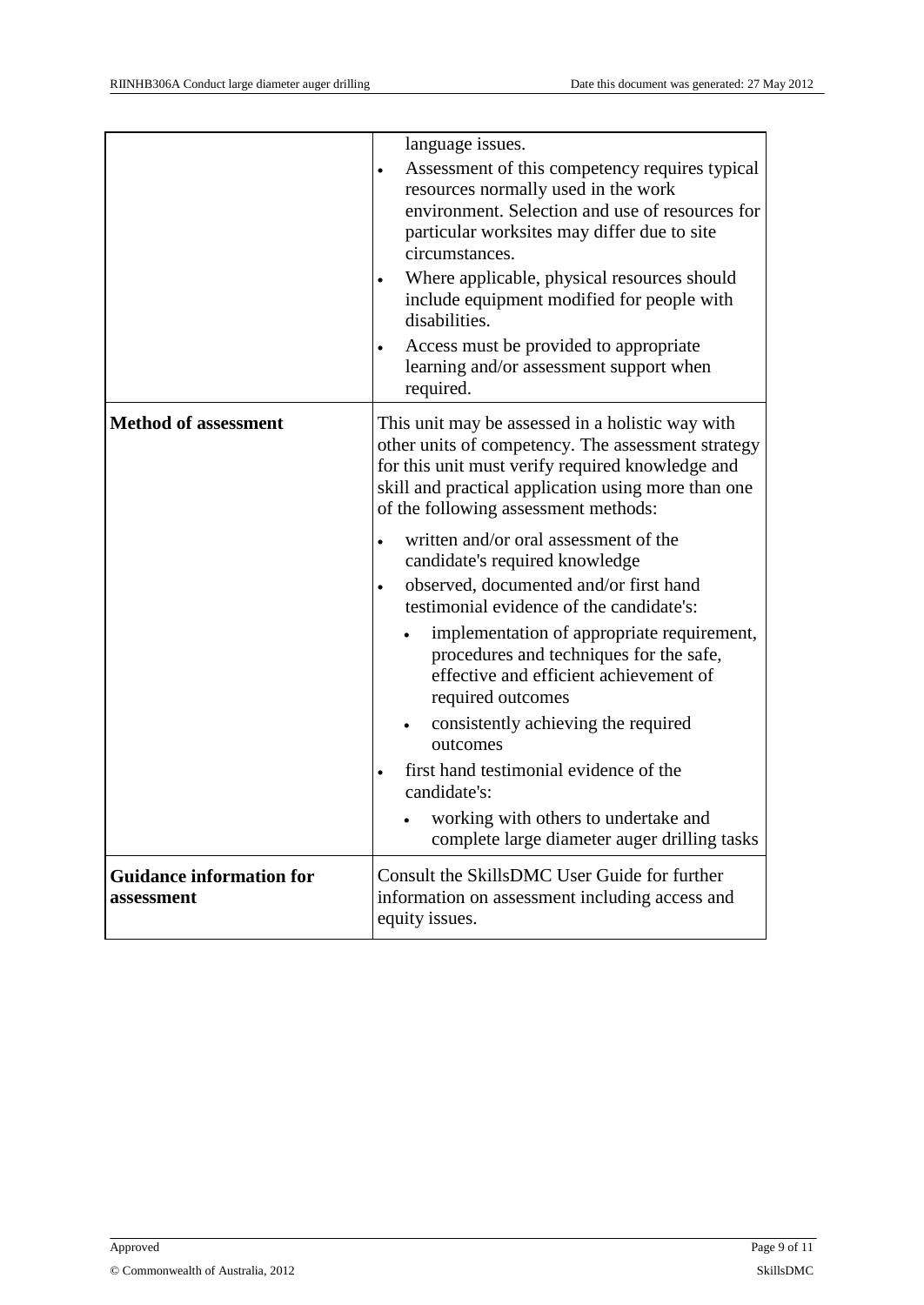#### **Range Statement**

The range statement relates to the unit of competency as a whole. It allows for different work environments and situations that may affect performance. Bold italicised wording, if used in the performance criteria, is detailed below. Essential operating conditions that may be present with training and assessment (depending on the work situation, needs of the candidate, accessibility of the item, and local industry and regional contexts) may also be included.

| <b>Relevant compliance</b><br>documentation<br>may include: | legislative, organisational and site<br>$\bullet$<br>requirements and procedures<br>manufacturer's guidelines and specifications<br>$\bullet$<br>Australian standards<br>$\bullet$<br>code of practice<br>$\bullet$<br>Employment and workplace relations<br>$\bullet$<br>legislation<br>Equal Employment Opportunity and Disability<br>$\bullet$<br>Discrimination legislation                                                                                                                                                                                                                                                                                                                                                                           |
|-------------------------------------------------------------|-----------------------------------------------------------------------------------------------------------------------------------------------------------------------------------------------------------------------------------------------------------------------------------------------------------------------------------------------------------------------------------------------------------------------------------------------------------------------------------------------------------------------------------------------------------------------------------------------------------------------------------------------------------------------------------------------------------------------------------------------------------|
| Work instructions may come<br>from:                         | briefings, handovers, plans and work orders<br>$\bullet$<br>and may be written or verbal, formal or<br>informal and may include:<br>nature and scope of tasks<br>$\bullet$<br>specifications<br>quality of finished works<br>achievement targets<br>$\bullet$<br>operational conditions<br>$\bullet$<br>obtaining of permits required<br>$\bullet$<br>site layout<br>out of bounds areas<br>worksite inspection requirements<br>$\bullet$<br>lighting conditions<br>$\bullet$<br>plant or equipment defects<br>$\bullet$<br>hazards and potential hazards<br>$\bullet$<br>coordination requirements or issues<br>$\bullet$<br>contamination control requirements<br>$\bullet$<br>environmental control requirements<br>barricade and signage requirements |
| Hazards include:                                            | underground services and other hazards<br>$\bullet$<br>overhead utilities (e.g. electricity)<br>$\bullet$                                                                                                                                                                                                                                                                                                                                                                                                                                                                                                                                                                                                                                                 |
| <b>Hazard</b> management includes:                          | appropriate personal protective equipment<br>٠<br>following safe working practices                                                                                                                                                                                                                                                                                                                                                                                                                                                                                                                                                                                                                                                                        |
| <b>Coordination requirements may</b>                        | drill team<br>$\bullet$                                                                                                                                                                                                                                                                                                                                                                                                                                                                                                                                                                                                                                                                                                                                   |